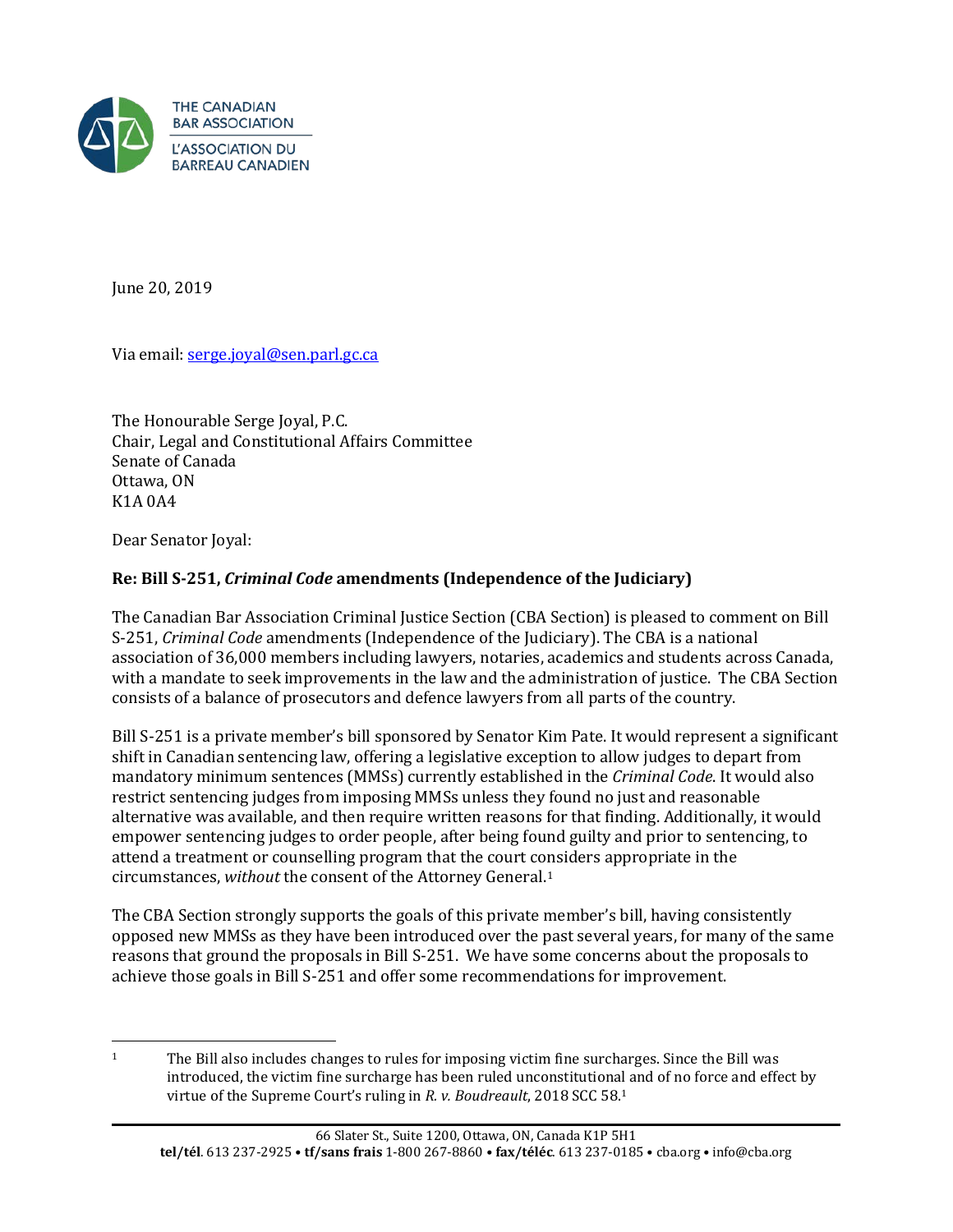### **Judicial Discretion**

The CBA Se[c](#page-1-0)tion is a strong proponent of preserving and enhancing judicial discretion in sentencing.<sup>2</sup> In recent decades, we have raised concerns that discretion is being eroded by increasing numbers of MMSs, and by limiting the availability of other alternatives to incarceration, notably Conditional Sentence Orders (CSOs).

Unduly restricting judicial discretion can lead to unjust and disproportionate sentences. As a result, many MMSs have been struck down by the Supreme Court of Canada, as well as trial and appeal courts, as contrary to section 12 of the *Canadian Charter of Rights and Freedoms*, the right not to be subject to cruel and unusual punishment.

MMSs also remove important efficiencies from the criminal justice system. They lead to fewer guilty pleas and more costly and time-consuming trials. In the wake of *R. v. Jordan*,[3](#page-1-1) there has been heightened emphasis on the need to preserve and justify the allocation of precious court time and resources, both for the proper functioning of the courts and the public's confidence in the system.

Additionally, we know that MMSs disproportionately impact populations already over-represented in the justice system, including Indigenous people, the economically disadvantaged, visible minorities and the mentally ill.

Sentencing judges are in a unique position. They can observe the accused, learn about the accused's history and current circumstances and hear first hand the facts of the particular case, while at the same time becoming aware of prevailing conditions in the local community. Protecting judicial discretion allows sentencing judges to do their jobs, to design proportionate, just and appropriate sentences for each individual and each individual case they hear.

The CBA Section has argued for removing MMSs from the *Code*, not adding more, and where MMSs are determined to be appropriate, inserting a "safety valve" so that an MMS can be avoided to achieve justice in a particular and extraordinary case. However, since Canada abolished the death penalty in favour of life sentences for homicide in 1976, the CBA has maintained that a mandatory life sentence for murder is appropriate and should be preserved. This is the one exception to our opposition of MMSs, and should be considered in that historical context.

### **Bill S-251**

Bill S-251 would effectively nullify existing MMSs by granting sentencing judges broad and unfettered discretion to depart from any MMS. However, it offers no guidance to judges as to when it would be appropriate to make such a departure.

We anticipate problems with introducing confusing and potentially contradictory sections into the *Code*. All existing MMSs would remain explicitly in the *Code*, but would be rendered inoperative by virtue of a blanket clause found elsewhere in the Code. If the goal is to avoid all existing MMSs, this could be more efficiently and effectively legislated by instead excising them from the *Code*.

<span id="page-1-0"></span> $\overline{a}$ <sup>2</sup> We have made this point repeatedly in our submissions and resolutions. For example, see Bill C-10, *Safe Streets and Communities Act* (Ottawa: CBA, 2011).

<span id="page-1-1"></span><sup>3</sup> [2016] 1 S.C.R. 631.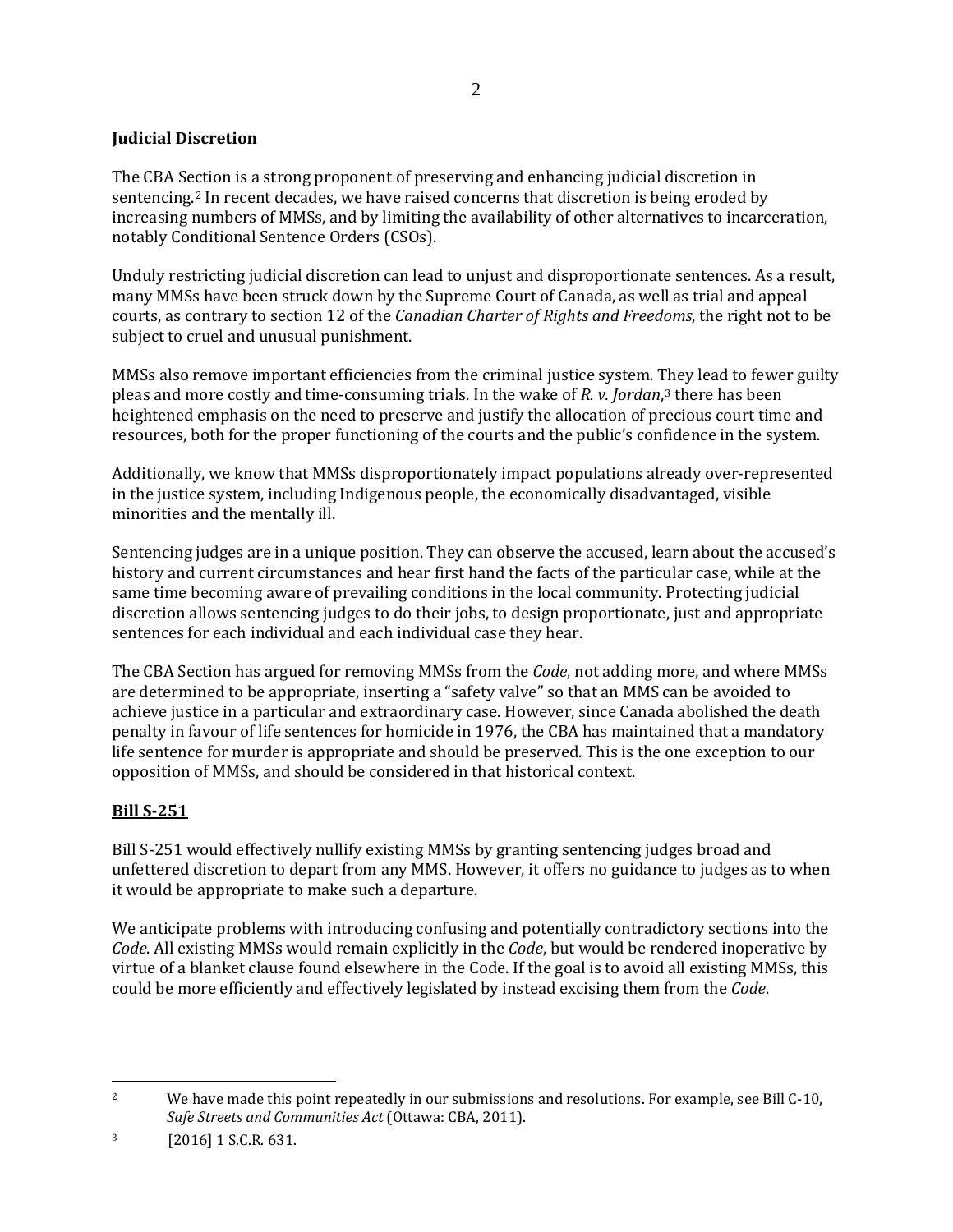We are also concerned that this bill may go too far in that it would also apply to mandatory life sentences for murder. As noted above, the CBA Section considers that this particular MMS is appropriate.

In the first years of the 21st century, our fundamental opposition to MMSs seemed too often to fall on deaf ears. We explored an approach adopted with success in other common law jurisdictions (including the UK, South Africa and Australia).[4](#page-2-0) In 2011, the CBA recommended adding a "safety valve" to section 718 of the *Code*. This would legislate an exception to imposing MMSs "where injustice could result by the imposition of a mandatory minimum sentence, in extraordinary circumstances".[5](#page-2-1) While this may accept that MMSs would continue to be part of Canadian law, it would also be a tool to avoid their most egregious application.

While we appreciate and support Bill S-251's objectives, we are concerned with the Bill as written. In our view, simply excising most MMSs from the Code, and introducing a "safety valve" provision for any that remain would be the preferable approach.

#### **Less Severe Punishment**

Bill S-251 would also require a sentencing judge to conclude that there is no just and reasonable alternative to an MMS before imposing one. We see this as unnecessary.

The "principle of restraint" is already in section 718.2 (d) and (e) of the *Code* mandating that "an offender should not be deprived of liberty if less restrictive sanctions may be appropriate in the circumstances"[6](#page-2-2) and "all available sanctions, other than imprisonment, that are reasonable in the circumstances and consistent with the harm done to victims or to the community should be considered for all offenders…".[7](#page-2-3)

Another section requiring less severe options to be ruled out before a sentence is imposed would be redundant.

### **Written Reasons**

Bill S-251 would require written reasons if an available MMS was imposed. We generally favour transparency in judicial decision-making, but this requirement would result in unnecessary inefficiencies to the system. Sentencing hearings are often short and uncomplicated, taking place in busy docket courtrooms where trial judges may pass sentence on dozens of offenders in a single day. Trial judges' ability to move expeditiously through a lengthy list of disposition matters is essential to the proper functioning of the system, particularly in large urban centres.

Judicial transparency in sentencing is already protected by section 762.2 of the *Code* which states, "When imposing a sentence, a court shall state the terms of the sentence, *the reasons for it*, and enter those terms and reasons into the record of proceedings". Sentencing judges are required to give reasons in every hearing they preside over. The decisions they make are based on reasons, whether delivered orally or in writing.

<span id="page-2-0"></span> $\overline{a}$ <sup>4</sup> The CBA Section commissioned research on this topic in 2013, which was then used to inform our work with the Uniform Law Conference of Canada and a resolution to CBA Council (see, Justice in Sentencing [11-09-A\)](http://www.cba.org/Our-Work/Resolutions/Resolutions/2011/Justice-in-Sentencing).

<span id="page-2-1"></span><sup>&</sup>lt;sup>5</sup> *Ibid*, Justice in Sentencing, CBA Resolution [11-09-A.](http://www.cba.org/Our-Work/Resolutions/Resolutions/2011/Justice-in-Sentencing)

<span id="page-2-2"></span> $6$  718.2(d).

<span id="page-2-3"></span> $7 \t 718.2(e).$